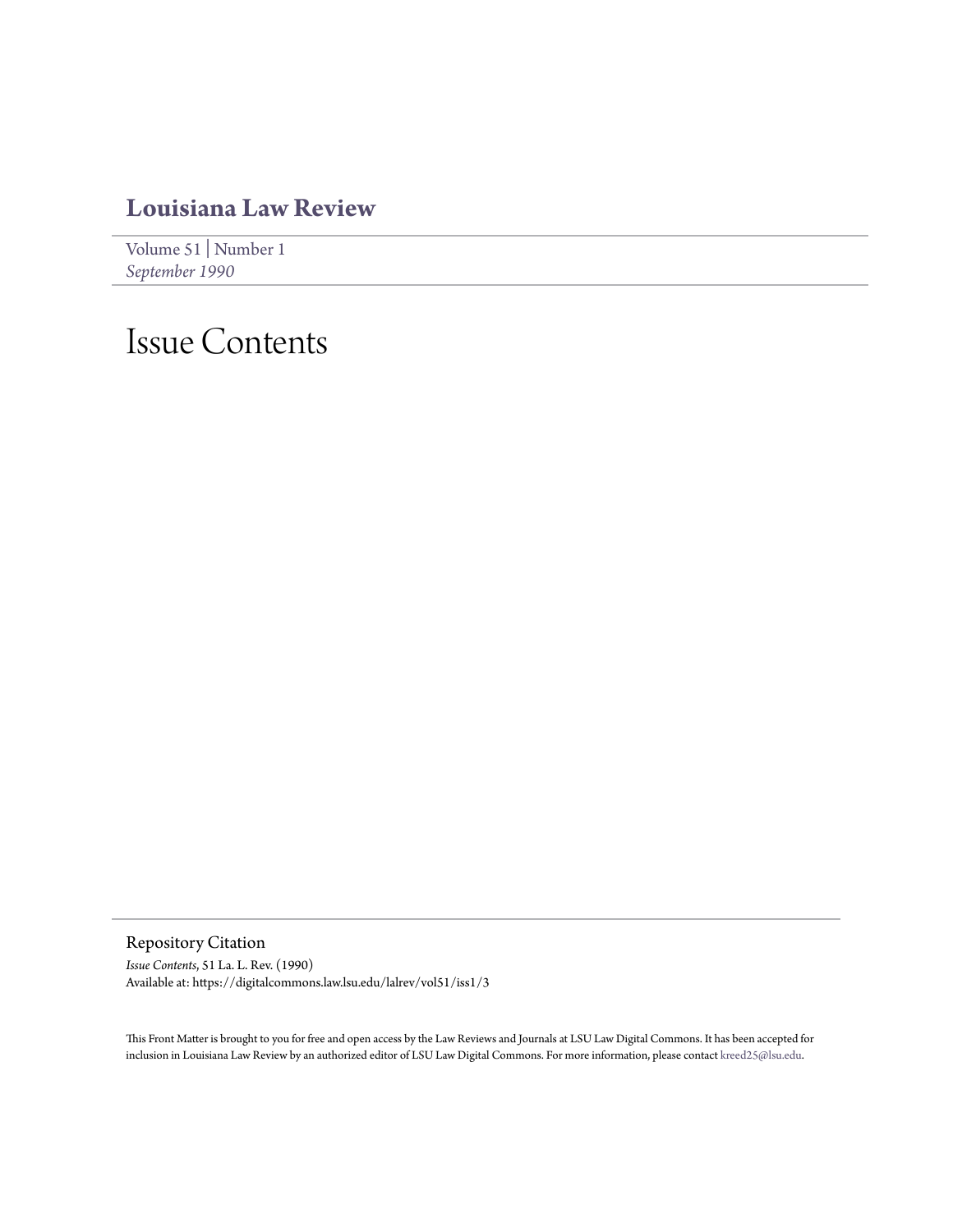## **Louisiana** Law Review SEPTEMBER 1990

**VOLUME 51**<br>SEPTEMBER 1990

**CONTENTS**

IN MEMORIAM Benjamin Brown Taylor, Jr.

*Harry Joseph Philips, Jr. 1*

ARTICLES

Augmented Awards: The Efficient Evolution of Punitive Damages

*Thomas C. Galligan, Jr.* 3

Enforcement of Real Mortgages by Executory Process *Patrick S. Ottinger* <sup>87</sup>

**NOTES** 

Piercing the Corporate Veil: Personal Liability of a Corporate Officer for Intentional Interference with Contract: *9 to 5 Fashions, Inc. v. Spurney*

*Kevin Paul Landreneau* 141

*State v. Woods:* Interspousal Burglary in Louisiana-Too Many Doors Left Open?

*Marjorie Ann McKeithen* 161

"Look and Feel" as a Copyrightable Element: The Legacy of *Whelan v. Jaslow?* Or, Can Equity in Computer Program Infringement Cases be Found Instead by the Proper Allocation of Burden of Persuasion?

*Richard D. Moreno* 177